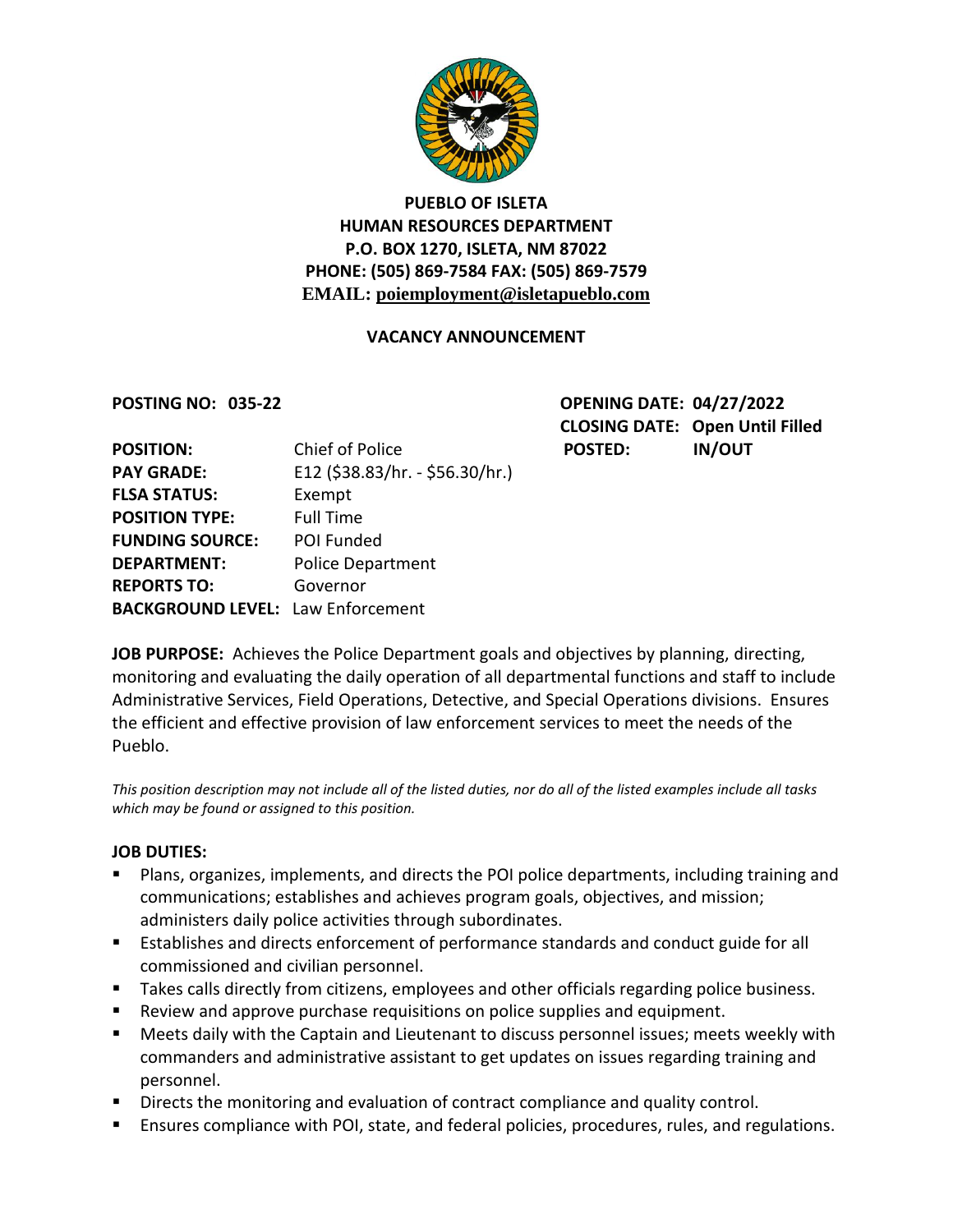- Directs training, re-certification provisions for all staff; oversees the recruitment and hiring of qualified cadets, commissioned, and civilian personnel.
- Serves as liaison between the Pueblo of Isleta, BIA, and other law enforcement agencies in matters related to law enforcement operations and training.
- **Plans, implements and maintains a public relations program to promote community** involvement and public safety and educates the community on the functions of the POI Police Department.
- Serves as the primary representative of the Department with civic organizations, public interest groups, elected representatives and schools.
- Attends meetings related to public safety problems and law enforcement.
- Ensures that any complaints against the Department or its personnel are handled effectively and in a timely manner.
- **Meets with Field Training Officer in the planning and hosting of various training** opportunities.
- **Prepares administrative, statistical, and fiscal reports and presents to Tribal Administration,** Tribal Council and other agencies or departments as requested or required.
- Ensures that the tribal sovereignty and the jurisdictional powers and authority of the department are recognized and observed by all domestic and foreign law enforcement agencies and their personnel.
- **Directs the procurement and allocation of necessary equipment, materials, and facilities.**
- **Serves on boards and committees as required or requested.**
- **Manages department budget; coordinates financial and budget activities for maximum** operational efficiency.
- **Dearates as member of a team and independently at incidents of uncertain duration;** advises and assists department personnel; performs complex tasks during life threatening emergencies.
- Writes proposals and grants to secure additional funding and grant monies for continuation and expansion of program services.
- Maintains current working knowledge of trends in law enforcement.
- **Prepares and presents reports on the status, activities and plans for current and future** operations; keeps leadership and other departments informed of status of Department activities by attending meetings and submitting reports.
- **Hosts regular staff meetings to ensure communication among staff regarding Department** related activities.
- **Enhances professional growth and development through participation in seminars,** educational workshops, classes and conferences.
- **Performs other duties as assigned.**

# **SUPERVISION RESPONSIBILITIES:**

 Increases management's and staff effectiveness by recruiting, selecting, orienting, training, coaching, counseling, and disciplining managers and administrative staff; communicating values, strategies, and objectives; assigning accountabilities; planning, monitoring, and appraising job results; developing incentives; developing a climate for offering information and opinions; integrating functional objectives; providing and participating in educational opportunities.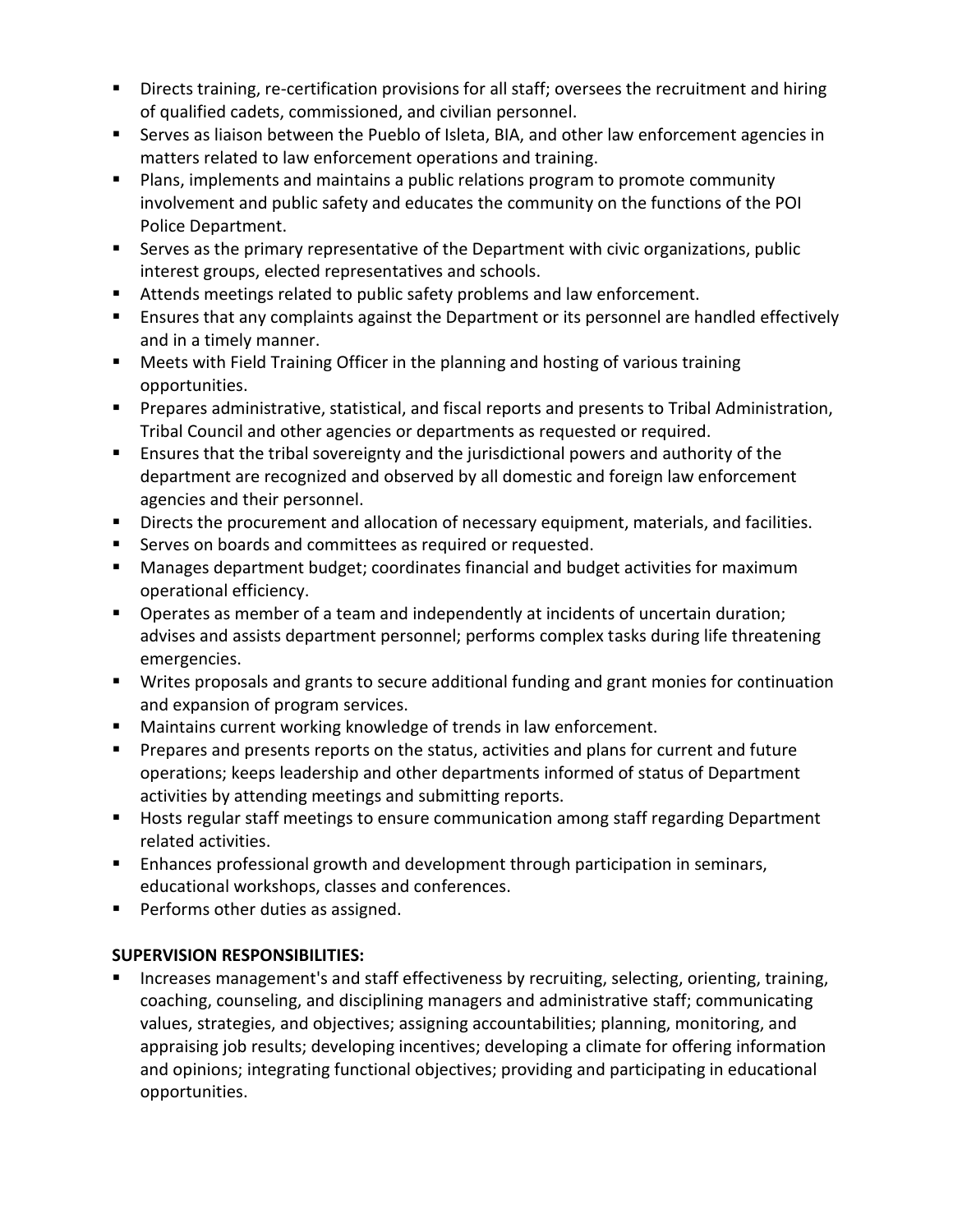### **MINIMUM QUALIFICATIONS/REQUIREMENTS:**

- Bachelor's Degree in Police Science, Criminal Justice, Public Administration, or related field or ten years' experience in law enforcement including eight years in a management capacity.
- Completion of State of New Mexico Certified Law Enforcement Training, Federal Police Academy, other state police academy or duly commissioned officer.
- **Supervisory Enforcement Officer Certification.**
- Must be able to pass a physical examination.
- Valid New Mexico driver's license with ability to meet Pueblo of Isleta liability insurance requirements and maintain eligibility for insurance.
- **Must be able to pass background check, with NO prior convictions of any felonies.**
- **Must be able to comply with the Pueblo of Isleta Drug Free Workplace policies.**

# **KNOWLEDGE, SKILL AND ABILITY REQUIREMENTS:**

- Knowledge of relevant laws, regulations and rules pertaining to law enforcement and the Pueblo of Isleta.
- Knowledge of current law enforcement principles, practices, methods, and techniques.
- Knowledge of the Pueblo reservation including all roads, highways, streets and locations.
- Knowledge of Bureau of Indian Affairs PL 93-638 as it pertains to the Pueblo of Isleta.
- Knowledge of management principles and supervisory techniques.
- **K**nowledge of current information technology trends and practices relating to law enforcement and communications.
- Knowledge of the general principals of grant writing.
- Knowledge of budget preparation.
- Knowledge of and sensitivity to tribal customs and beliefs.
- Skill in operating various word-processing, spreadsheets, and database software programs in a Windows environment.
- Skill in preparing, reviewing, and analyzing operational and financial reports.
- Skill in supervising, training, and evaluating assigned staff.
- Skill in making effective decisions in emergency situations.
- Skill in the safe and effective operation and maintenance of law enforcement equipment.
- Skill in the safe operation and handling of motor vehicles.
- Ability to exercise initiative and judgment in interpreting and applying policies and regulations.
- Ability to ensure compliance with and follow standard safety practices and procedures common to law enforcement work.
- Ability to successfully complete an approved Supervisory Enforcement Officer training after hire.
- Ability to maintain confidentiality and use discretion when dealing with sensitive information.
- **Ability to use Sleuth software.**
- Ability to communicate effectively, both verbally and in writing.
- Ability to enforce the laws fairly and impartially with due regard for the rights and safety of individuals and the preservation of property.
- Ability to make quickly analyze data, draw logical conclusions and make sound decisions.